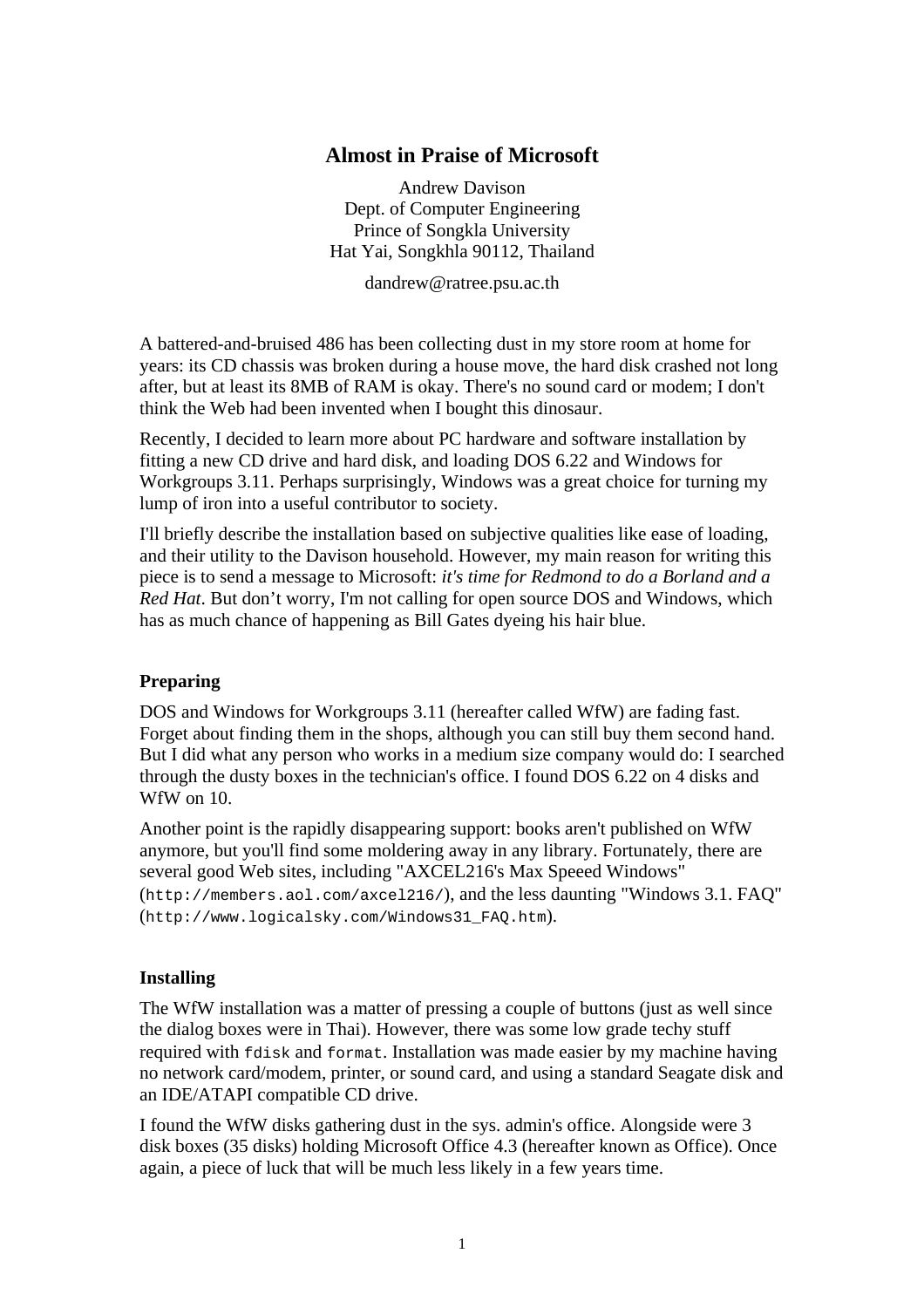What about freeware/shareware? Borland has made Turbo C 2.0.1 for DOS available for free. This comes with an integrated editor, compiler, assembler, linker, debugger, help system, and it only occupies 2 MB! You can download it from the museum section of the Borland Community Web pages (http://community.borland.com/) after registering.

Some good freeware/shareware sites: http://www.simtel.net, http://www.tucows.com, http://www.download.com, and http://www.bookcase.com. Microsoft also offers free stuff, perhaps the most significant being Internet Explorer for Windows 3.x (http://www.microsoft.com/downloads/).

# **Outcomes**

The bottom line must be "is this system of use to me?". WfW and Office will certainly be useful: I write a lot of reports and presentations (using Word and PowerPoint). This level of functionality is probably adequate for the majority of computer users.

The system is a bit slow, but acceptable. I won't be doing anything very CPU or memory intensive.

An interesting point is the amount of disk memory used: WfW, Office, and a few others only take up about 160 MB. A useable system doesn't need a vast hard disk.

# **Proposal Time**

*It's time for Redmond to do a Borland*. Following the example of Turbo C, Microsoft should make DOS 6.22 and Windows 3.x freely available. They should also consider making Office 4.3 free, or at least something like Microsoft Works. When these tools are combined with a free browser (IE or Netscape), you can create a extremely useable system that can run with 8-12 MB RAM and a tiny hard disk.

*It's time for Redmond to do a Red Hat*. This free software should be placed inside a modern installation package on a cheap CD. The installer should handle large hard disks, the current range of sound and network cards, CD drives, and printers, and be aimed at naïve users. Perhaps a selection of useful shareware can be included (e.g. WinZip, Paint Shop Pro).

The big question: why should Microsoft do this?

### **The Benevolent Answer**

Giving this software away is a service to the community, more precisely the large world community who cannot afford top of the range hardware and software.

It's only fair to remark that Microsoft has a long track record of giving. For example, last year it donated software to the tune of \$344 million in support of Intel's *Teach to the Future* programme. Interestingly, the software was principally Office 2000 Professional and Encarta 2000, which requires quite a hefty investment in hardware. Further details from http://www.microsoft.com/giving/.

Also of note is Bill Gates' change in emphasis for donations from the *Bill and Melinda Gates Foundation* (http://www.gatesfoundation.org/). A now-famous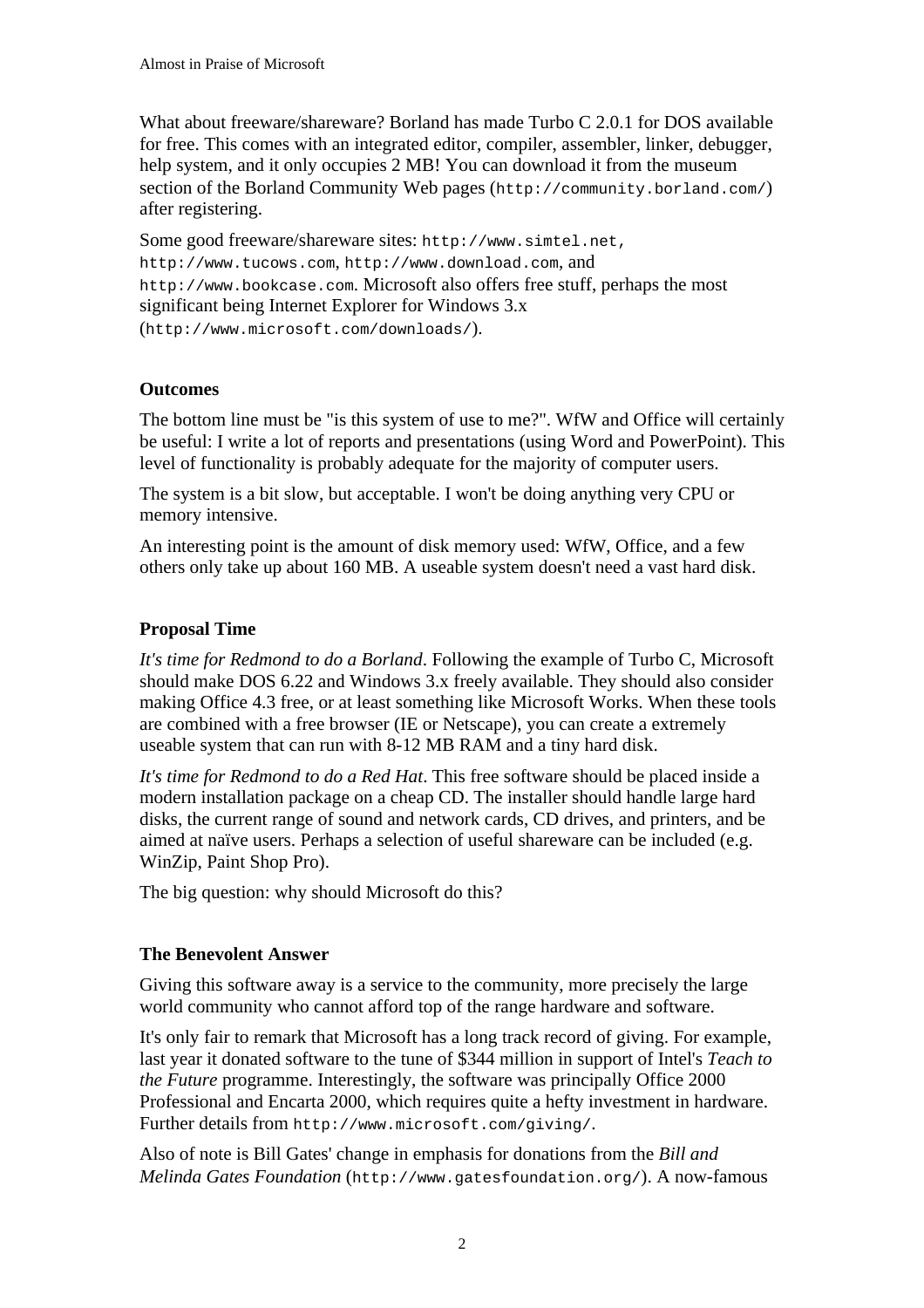quote: "The world's poorest two billion people desperately need healthcare, not laptops". This seems like good sense, but doesn't prevent donations which benefit those beyond above the poverty line. And WfW/Office doesn't need a laptop, just an old 486.

# **The Financial Answer**

A free WfW/Office will generate revenue; very few people would buy this software at today's prices, especially since it's inferior in functionality. Revenue would come from the superiority of the CD's installation process; this is a viable business model as shown by Linux companies.

One objection may be that a free option will dissuade people from buying the current product (e.g. Microsoft XP), and so actually cause a drop in income. I doubt whether this will be much of a concern: WfW/Office is a low-end package, aimed principally at poor (third world) users. It might cut into the K12 market in the US, but some savvy marketing about functionality and obsolescence could avoid most of that. The K12 market will probably see a slight fall in sales, but WfW/Office is still Microsoft, which means the potential for profits through upgrades.

A free WfW/Office in poorer countries should reduce software piracy. At the moment many commercial products cost so much (in local terms) that piracy is tempting.

Releasing WfW/Office again will prevent a perfectly good product, which cost lots of money, time and effort to develop, from disappearing into oblivion. (In some ways WfW/Office may be a *better* product than the latest software since it has seen years of debugging through use.)

# **The Industrial Answer**

A free WfW/Office will boost a variety of related businesses, including manufacturers of cheap/recycled PCs, publishers and authors of how-to books, and companies offering different kinds of installation disks.

Of course, some companies may not be pleased. Will Intel be happy that an old chip like the 486 remains useable instead of a bright new Pentium-whatever? But a 486 will appeal to different users, and leave open the opportunity for upgrades later.

### **The Linux Answer**

Linux and Windows are two very different animals, as seen by looking at what they offer to their users. Simply speaking, Linux is about hacker/programmer tools, while Windows is about business/home software.

The killer difference that works against Microsoft is *cost*, both for hardware and software. In that respect WfW/Office can be seen as a strategy for undercutting the appeal of Linux to a general audience. It is a cheap, user-friendly, windowing environment that runs comfortably with 8MB RAM and a hard disk of less than 200MB.

Another difference is the notion of open source, which really means a few things: freedom to distribute copies of a program, freedom to study a program's source, freedom to improve the code, and freedom to distribute those changes. WfW/Office